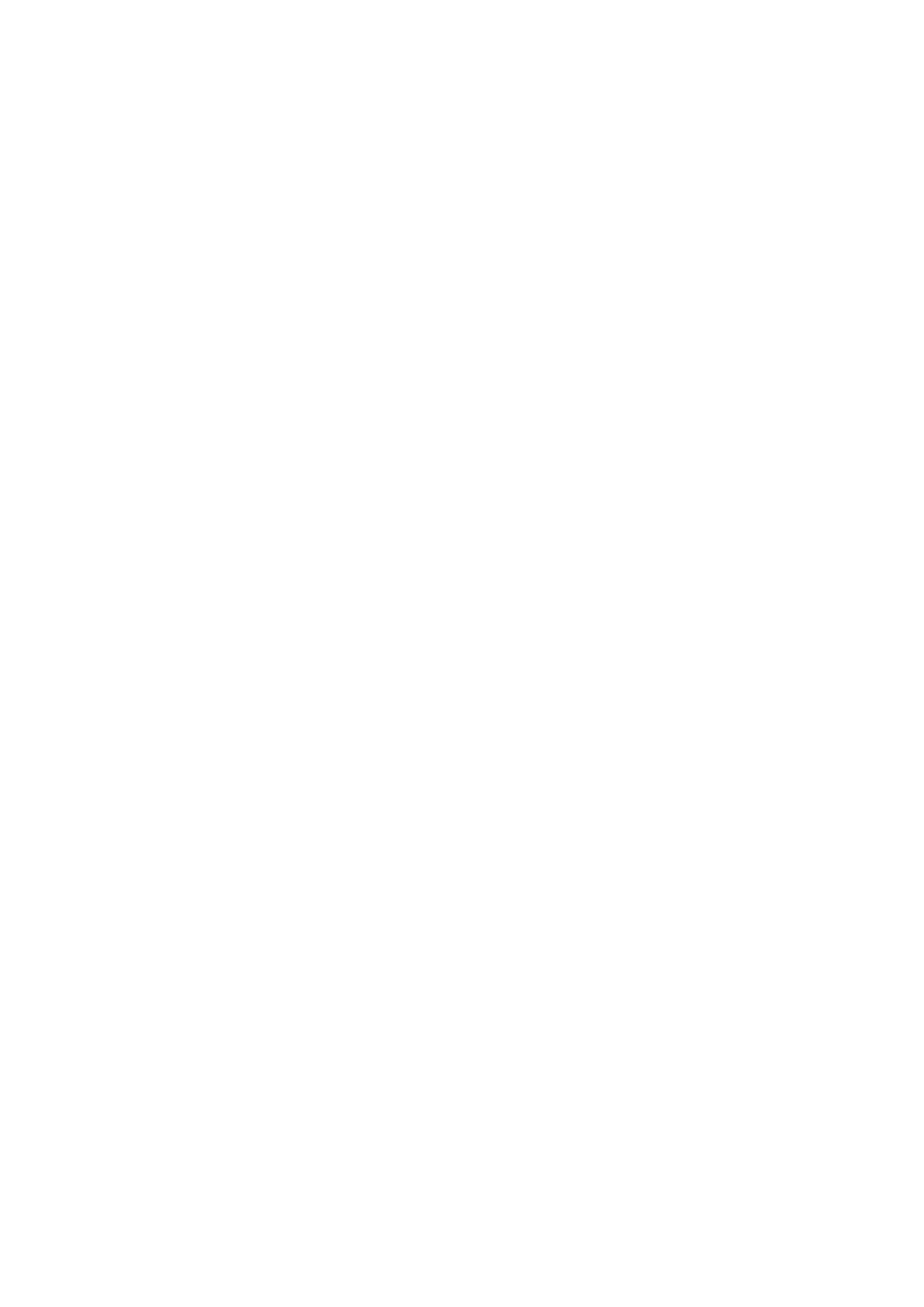# **Idea-Caution Before Exploitation: The Use of Cybersecurity Domain Knowledge to Educate Software Engineers Against Software Vulnerabilities**

Tayyaba Nafees, Natalie Coull, Ian Ferguson and Adam Sampson

University of Abertay Dundee, School of Arts, Media and Computer Games. Dundee DD1 1HG 1405357,N.Coull,ian.ferguson,A.Sampson@abertay.ac.uk http://www.abertay.ac.uk

**Abstract**—The transfer of cybersecurity domain knowledge from security experts ('Ethical Hackers') to software engineers is discussed in terms of desirability and feasibility. Possible mechanisms for the transfer are critically examined. Software engineering methodologies do not make use of security domain knowledge in its form of vulnerability databases (e.g. CWE, CVE, Exploit DB), which are therefore not appropriate for this purpose. An approach based upon the improved use of pattern languages that encompasses security domain knowledge is proposed.

**Keywords:** Software development lifecycle (SDLC), Security pattern (SP), Software Fault pattern (SFP), Attack pattern (AP), Vulnerability database (VDB)

## **1 Introduction**

Programmers make mistakes. There are '15-50 errors per 1000 lines of delivered code' (RW.ERROR - Unable to find reference:87). Much research effort has concentrated on addressing this problem (RW.ERROR - Unable to find reference:96). Of particular concern are those software flaws that lead to security vulnerabilities. The deliberate misuse of such a vulnerability is termed an exploitation, resulting in information leaks, and reduce the value or usefulness of the system (RW.ERROR - Unable to find reference:90). Generally, software developers do not understand the security as their focus is on delivering features, rather than on ensuring the software security, so it is often considered as something to be added to a system as a bolt-on component into later stages of development. However, the cost of fixing bugs post software release is estimated to be 30 times pre-release cost (RW.ERROR - Unable to find reference:30). Testing has poor relation with security. It is unusual for the software developer to use testing approaches for finding vulnerabilities; this issue has not received the research attention it requires (RW.ERROR - Unable to find reference:170). One implication of this is that security concerns should be embedded into the software development lifecycle (including the early phases) (RW.ERROR - Unable to find reference:168).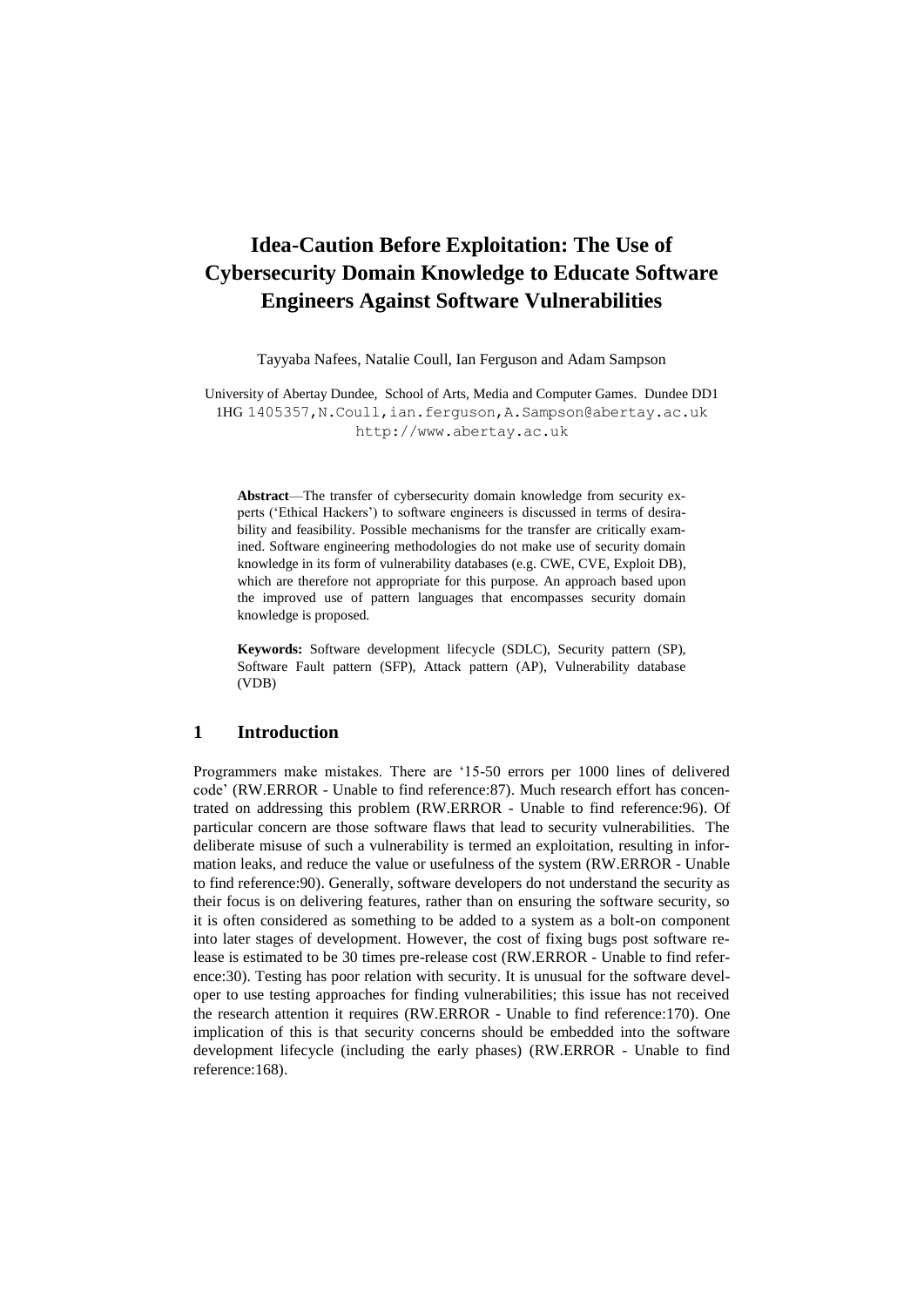90% of security incidents result from exploitation of flaws in software (RW.ERROR - Unable to find reference:240). In reality, however, software developers struggle against recurring and consistent software flaws (i.e. buffer overflows and integer overflows), which are exploited daily by malicious hackers. Nonetheless, a large body of knowledge about software vulnerabilities exists within the cybersecurity community, in particular amongst penetration testers and ethical hackers. The term 'Ethical Hacker' (EH) will be used as a shorthand to denote this community. Currently ethical hackers put much effort into classifying discovered vulnerabilities and developing taxonomies of these vulnerabilities. Such vulnerabilities are then catalogued in publicly available vulnerability databases (VDBs) (RW.ERROR - Unable to find reference:209). Software developers have worked to embed security within the software development lifecycle (SDLC) (RW.ERROR - Unable to find reference:249) in order to fix the deployment errors. The mechanism of knowledge transfers between the work on vulnerability databases (VDBs), developers' perceptions of security issues and the security development lifecycle (SDLC) is complex, which creates a distinct communication gap between ethical hackers and software engineers (RW.ERROR - Unable to find reference:197). Interception of (knowledge) communication directs software developers to repeat persistent prevalent vulnerabilities and gives rise to software flaws exploitation. Various attempts to capture and formalize the transferring knowledge in a manner appropriate to software engineers have been made, including Misuse Patterns (RW.ERROR - Unable to find reference:81), Software Fault Patterns (SFP) (RW.ERROR - Unable to find reference:69), and Security Patterns (SP) (RW.ERROR - Unable to find reference:227). The need for a better understanding of this mechanism and our proposed solution is the subject of remainder of this paper, which is structured as follows: Section 2 examines previous work in this area and leads the following hypotheses:

|  |  | Table 1. - Proposed Hypotheses |
|--|--|--------------------------------|
|--|--|--------------------------------|

| $H-1$ | Software developers lack the conscious understanding to identify recurring software flaws        |
|-------|--------------------------------------------------------------------------------------------------|
|       | during software development process due to stagnated and possibly degrading vulnerabilities'     |
|       | knowledge transfer.                                                                              |
|       |                                                                                                  |
| $H-2$ | Patterns (anti-patterns, security patterns and attack patterns) are an appropriate means of com- |
|       | municating knowledge of vulnerabilities from ethical hackers to software engineers. However,     |

In section 3, shortcomings of previous attempts are analyzed and in section 4, proposals for a pattern-based approach (Vulnerability Anti-Pattern) to the problems are presented.

# **2 Background and Related Work**

#### **2.1 Building Security by Software Engineers**

Other researchers had attempted addressing software developers' security concerns as part of the software development process. For example, earlier attempts have been conducted based upon improving libraries, implementation languages, and language processors (RW.ERROR - Unable to find reference:116, RW.ERROR - Unable to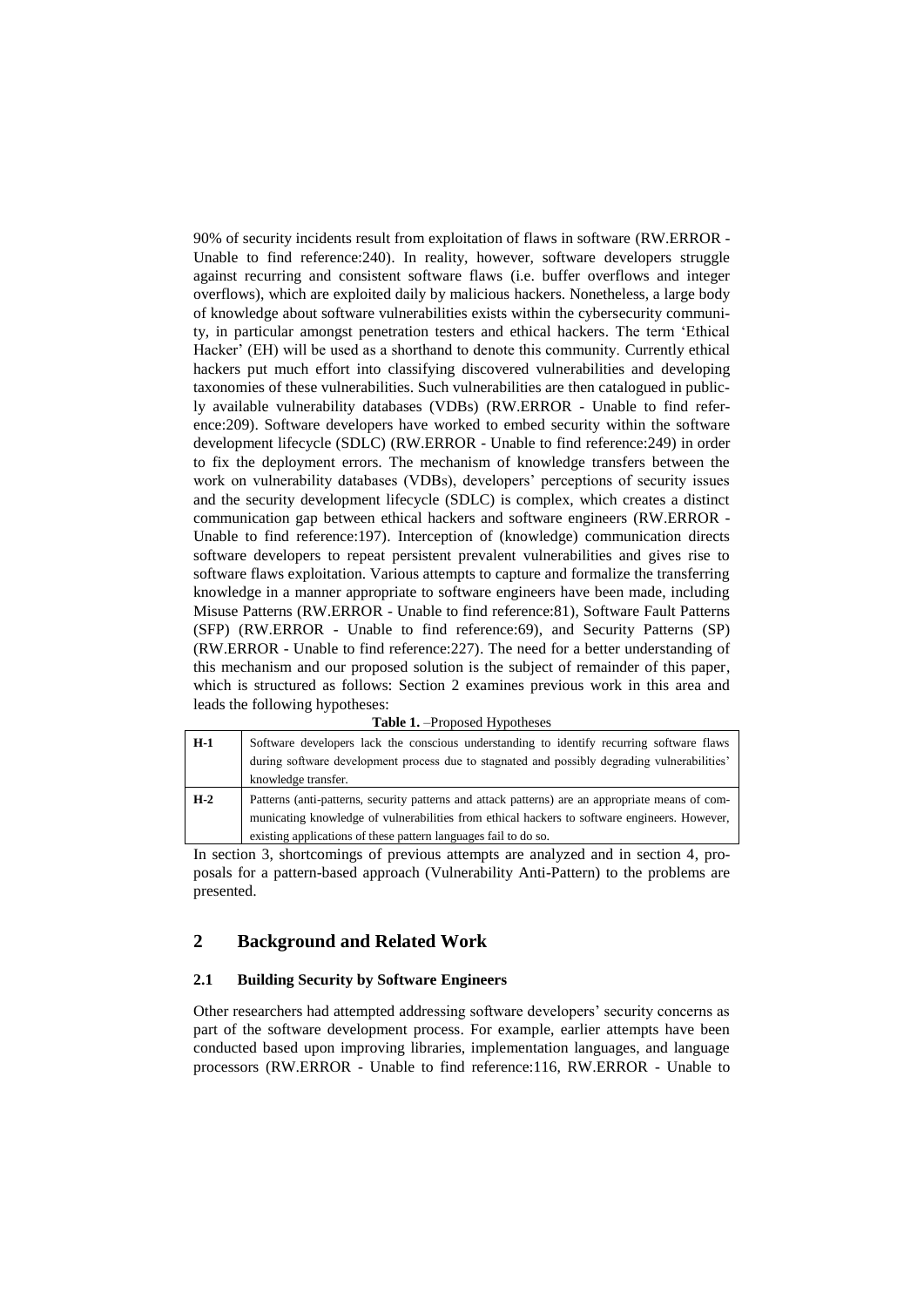find reference:19). Approaches based on static and dynamic code analysis have been proposed by providing different guidelines, such as SDL banned functions (RW.ERROR - Unable to find reference:188). Software engineers have attempted early exclusion of the vulnerabilities by considering security issues at all phases of the SDLC. Examples of these approaches are considered in Table 2: (RW.ERROR - Unable to find reference:218, RW.ERROR - Unable to find reference:227)

| <b>Table 2.</b> Approachs To Embed Security in Software Development Flocesses |                                                                                                 |  |
|-------------------------------------------------------------------------------|-------------------------------------------------------------------------------------------------|--|
| <b>Name</b>                                                                   | <b>Description</b>                                                                              |  |
| <b>Security</b>                                                               | SDL is proposed to reduce software maintenance costs and increase reliability of software       |  |
| <b>Development</b>                                                            | with regards to software security related bugs. Cybersecurity standards, such as ISO            |  |
| Lifecycle                                                                     | 27001 are incorporated into the SDL to ensure that any software produced with this pro-         |  |
| (SDL)                                                                         | cess complies with industry recognized standards. However, compliance with standards            |  |
|                                                                               | does not necessarily lead to all vulnerabilities being eliminated from software. The lack-      |  |
|                                                                               | ing of this model is discussed in section 4.2.                                                  |  |
| <b>OWASP</b>                                                                  | OWASP Comprehensive, Lightweight Application Security Process includes a set of                 |  |
| <b>CLASP</b>                                                                  | guidelines for web security requirements, cheat sheets, a development guide, a code             |  |
|                                                                               | review and a testing guide, tools and information about top web security vulnerabilities.       |  |
|                                                                               | This is explored further in section 4.2.                                                        |  |
| <b>Security</b>                                                               | It defines as a solution to stop or mitigate a set of specified threats through certain securi- |  |
| Patterns (SP)                                                                 | ty mechanisms, and designing to assist software developers who are not security experts         |  |
|                                                                               | with embedding security in their systems. It can also be a useful tool for teaching security    |  |
|                                                                               | concepts (RW.ERROR - Unable to find reference: 174). This is explored further in (4.2).         |  |
|                                                                               | However, they are not based directly on the vulnerability knowledge stored in VDBs,             |  |
|                                                                               | which is necessary for achieving currency and a timely response to new threats                  |  |
|                                                                               | (RW.ERROR - Unable to find reference:107).                                                      |  |

**Table 2.**Approachs To Embed Security In Software Development Processes

2.2 **Attempts by Ethical Hacker to Catalogue and Use Patterns to Communicate Vulnerabilities**

The National Vulnerability Database (NVD) comprises CWE, CVE and CAPEC, which are the three most comprehensive vulnerability databases (VDBs). They are open-source and maintained by MITRE (RW.ERROR - Unable to find reference:22) as shown in Table 3. **Table 3**.Attempts to Catalogue vulnerabilities

| <b>Name</b>  | <b>Description</b>                                                                             |  |
|--------------|------------------------------------------------------------------------------------------------|--|
| <b>CWE</b>   | The Common Weakness Enumeration database (CWE) catalogues weaknesses that can occur            |  |
|              | in software. These weaknesses are described as software bugs that can lead to vulnerabilities. |  |
| CVE          | The Common Vulnerabilities Enumeration database (CVE) catalogues specific examples of          |  |
|              | publicly known vulnerabilities that exist in software.                                         |  |
| <b>CAPEC</b> | The Common Attack Pattern Enumeration and Classification database (CAPEC) provides             |  |
|              | formal attack patterns, while considering the CVE examples and CWE information.                |  |

In addition to the above VDBs, security experts have also endeavored to embed their knowledge of vulnerabilities in the form of patterns (as shown in Table-4) such as SFP, AP and Misuse pattern. This will be explored further in section 4.4.

**Table 4**. Attempts to use patterns to communicate vulnerabilities

| Name | <b>Description</b>                                                                                        |
|------|-----------------------------------------------------------------------------------------------------------|
|      | <b>Software</b> SFP is aligned with the CWE database, whose contains a formal specification of weaknesses |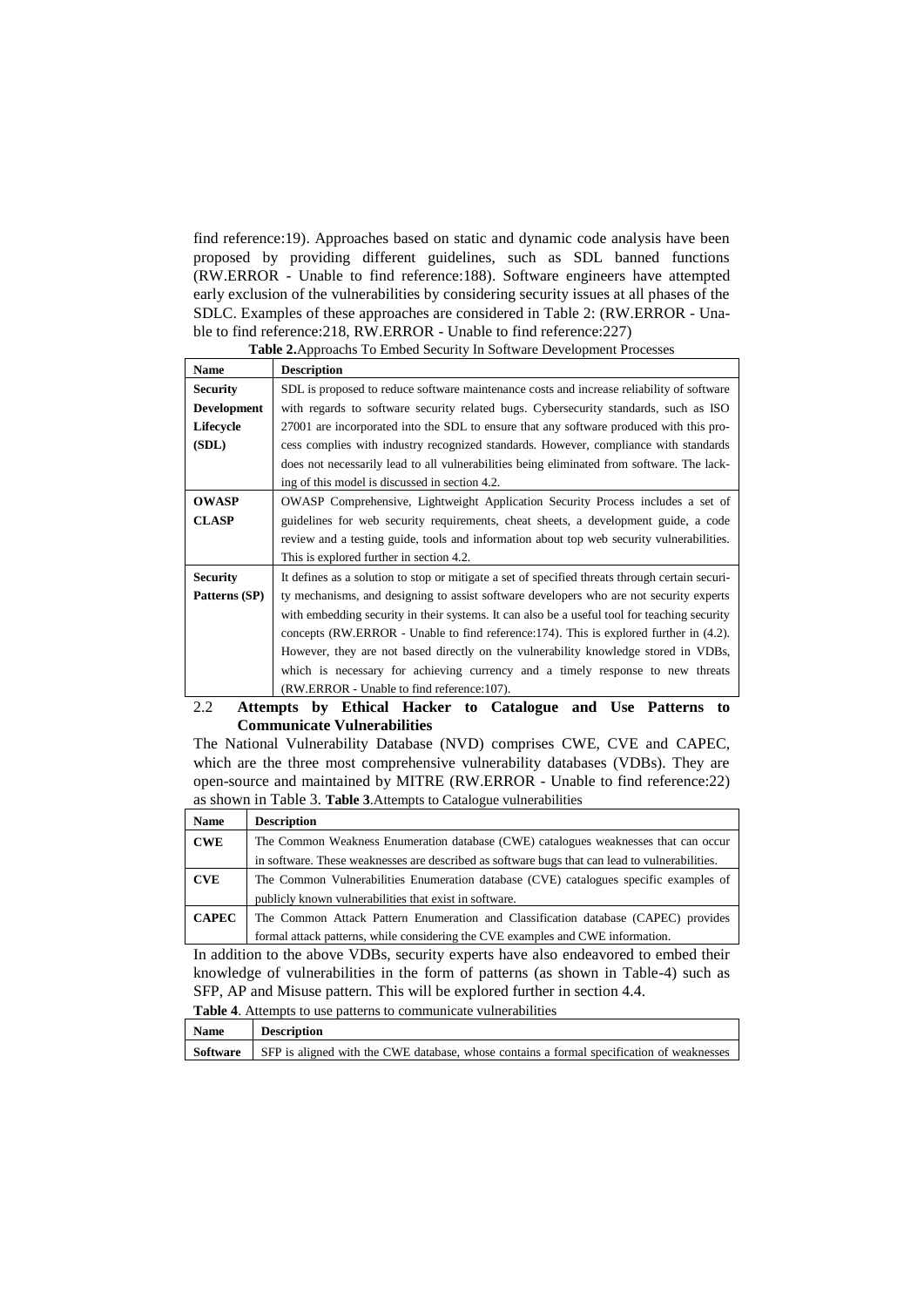| Fault           | (vulnerabilities) and will be explored further in Section 4.4. However, a lack of detailed      |  |
|-----------------|-------------------------------------------------------------------------------------------------|--|
| <b>Patterns</b> | information about the structure and format of SFP presents a considerable obstacle for soft-    |  |
| (SFP)           | ware developers.                                                                                |  |
| <b>Attack</b>   | AP is derived from CAPEC database, which describes a procedure of a particular vulnerabil-      |  |
| <b>Patterns</b> | ity attack format. However, it is not intended as a source of design patterns (like standard    |  |
| (AP)            | software pattern) Generally, the complicated structure and understanding difficulty restrain    |  |
|                 | developers in their usage. There is not much research done on usage of attack pattern by        |  |
|                 | software developers due to their inherent complexity.                                           |  |
| <b>Misuse</b>   | It describes the malicious hacker generic prospect while considering sub-dimensions, which      |  |
| <b>Patterns</b> | classifying into set of attack actions and enumerating with possible security patterns as a     |  |
|                 | countermeasure (RW.ERROR - Unable to find reference: 80). Although, the misuse pattern          |  |
|                 | groundwork clearly evidences the no usage of cybersecurity knowledge sources (i.e. VDBs)        |  |
|                 | in defining attack action. Thus far, misuse patterns have certain construction deficiencies and |  |
|                 | lack considerable usage for developers.                                                         |  |

## **3 Analysis**

#### **3.1 Potential Causes of Poor Knowledge Sharing**

The lack of a shared understanding between the Software Engineering and Ethical Hacking communities is well documented (RW.ERROR - Unable to find reference:153, RW.ERROR - Unable to find reference:181). Although there are exceptions, security testing typically takes place as an activity during the SDLC. Ethical Hackers communicate with and report to system administrators and IT managers. Although, there is some crossover between the ground knowledge and skill-set of a software engineer and an ethical hacker, they own some very distinct technical domains, with different educational paths, different technical languages and different professional bodies. Generally, a malicious hacker does not work under the same constraints of project schedules and deadlines as a software engineer does. If they wish to spend six months examining in minute detail of the state of stack under a particular attack condition, they will not have employers pressurizing employees, to deliver. Thus, they have the advantage of time. This coupled with the extensive knowledge sharing that takes place amongst the hacking community (RW.ERROR - Unable to find reference:180) means that a hacker may be more familiar with the weaknesses in a particular piece of software than those who created it.

#### **3.2 Software Engineering Problems**

The approaches from section 3.1 are attempts by the software engineering community to enable the integration of security concerns into the process of developing software. The approaches, such as SDL, OWASP CLASP and SP, focus only on fulfilling security guidelines and standards rather than raising awareness of vulnerabilities. SDL does not embed any knowledge from cybersecurity experts and are challenging for those software developers who have limited awareness and understanding of the security vulnerabilities in order to apply the security guidelines effectively. The organizational emphasis of SDL may also be of limited applicability in the informal world of cross platform application deployment. OWASP CLASP implementation is limited to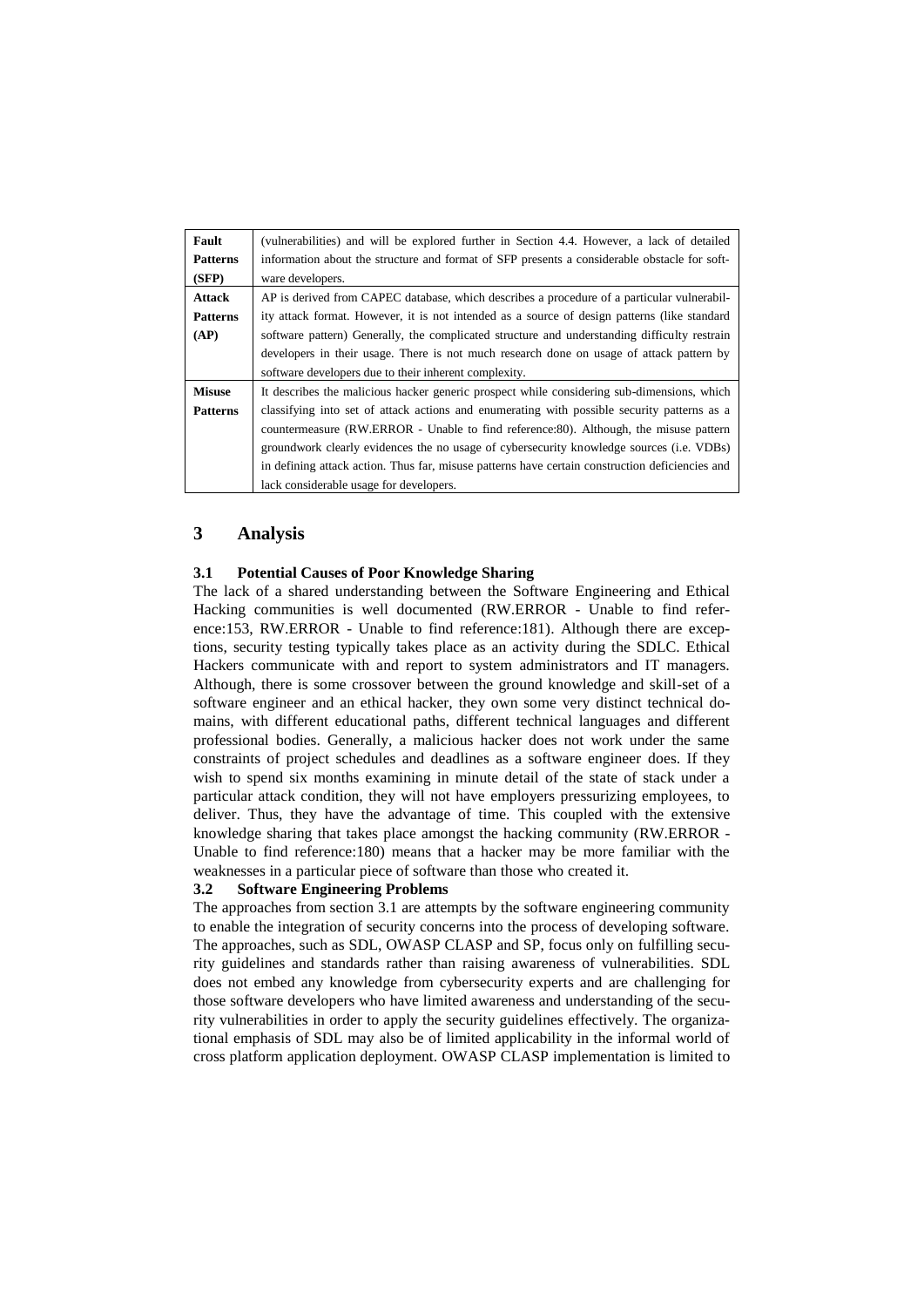web-based systems. Furthermore, the value of SPs in order to provide usable and understandable documentation for developers is questionable due to their complexity (RW.ERROR - Unable to find reference:285), and they are generally not adopted by developers due to their poorly described implementation (RW.ERROR - Unable to find reference:41). This can be attributed to the lack of an accepted standard catalogue and a lack of methodological support.

### **3.3 Cyber Security Problems**

The various databases described are maintained by cybersecurity professionals to keep track of known vulnerabilities in the different versions of released software. It is clear that the intended audience for these databases is not software engineers involved in developing software but rather systems administrators looking to secure their existing systems. It might be possible that the information contained therein is simply not generalized enough to be directly relevant for software developers to use in the development process. Some of the difficulties that software developers face are enumerated in Table-5: **Table 5.** VDBs issues

| standardi-<br>No | No standard taxonomy/classification scheme for existing VDBs, thus each of them use      |  |
|------------------|------------------------------------------------------------------------------------------|--|
| zation           | their own approach, none of which were explicitly designed to use during SDLC. As        |  |
|                  | such, these VDBs can typically appear complex and ambiguous to the software devel-       |  |
|                  | oper (RW.ERROR - Unable to find reference: 142, RW.ERROR - Unable to find refer-         |  |
|                  | ence:150, RW.ERROR - Unable to find reference:134).                                      |  |
| <b>Limited</b>   | Closed source VDBs, such as the Carnegie-Mellon US Cert database and Secunia, are        |  |
| knowledge        | of necessity limited in the information that they can show concerning code-level errors. |  |
| Complexed        | It is clearly shown by many research studies, which have compared vulnerability in-      |  |
| knowledge        | formation across the multiple VDBs that these repositories are deficient in providing    |  |
|                  | interoperability, knowledge consistency and are not following standard classification    |  |
|                  | schemes (RW.ERROR - Unable to find reference: 207, RW.ERROR - Unable to find             |  |
|                  | reference: 208).                                                                         |  |

#### **3.4 Addressing Shortcomings of Previous Pattern-Based Attempts**

Section 3.3 discussed previous attempts to use patterns/pattern languages in the cybersecurity context. These attempts highlighted the following shortcomings: a distinct communication gap between software developers and ethical hackers; software developers lack conscious understanding about prevalent vulnerabilities because of unusable and complicated knowledge sources, SDLC does not adequately address software security practices, and finally there are limited efforts from both the cybersecurity and software engineering communities to work together to address software vulnerabilities. It is clear that the use of patterns can only succeed in the context of an appropriate software development process, which must include knowledge from the VDBs. The author's future work will examine the way in which patterns can be used to capture VBDs knowledge in a usable format, the need to provide understandable vulnerabilities' awareness to developers is emphasized by Fahl et.al and Acar et.al work (RW.ERROR - Unable to find reference:286, RW.ERROR - Unable to find reference:287) . The desirability of a methodology and tool is also support by McGraw (RW.ERROR - Unable to find reference:150) and Borstad (RW.ERROR - Unable to find reference:196).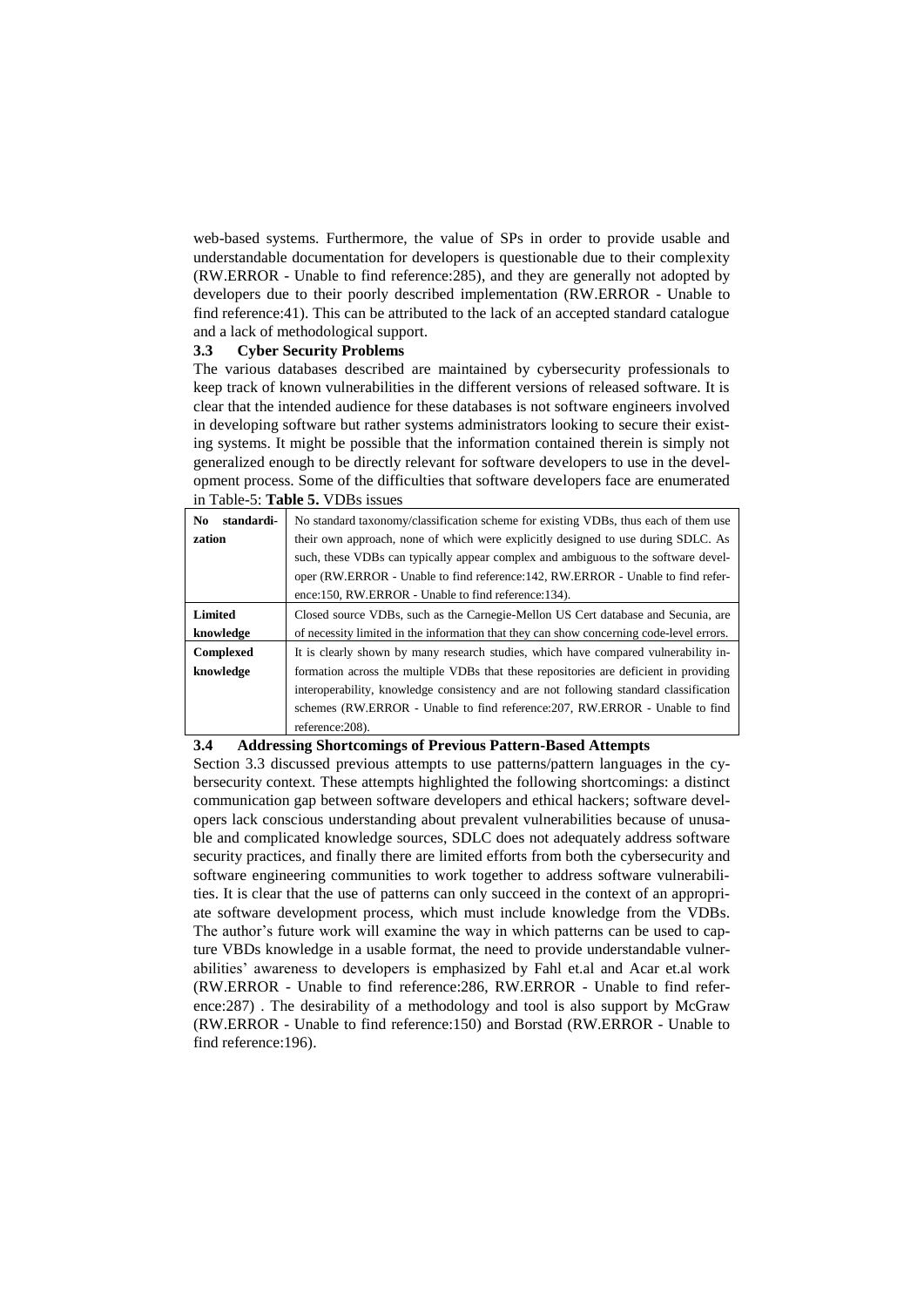# **4 Practical Proposition: Our Solution**

To address these issues, our research has led to the creation of a set of 'Vulnerability Anti-Patterns', based on the OWASP Top 10 Vulnerabilities. Our anti-patterns have been constructed following two main stages: knowledge extraction (1-knowledge pulling process sourced from VDBs and security patterns) and knowledge provision (2-knowledge pushing process to educate developers through anti-patterns).

#### **4.1 The Knowledge Extraction (1-Knowledge Pulling Process)**

The knowledge pulling process sourced by cybersecurity community such as VDBs (CWE, CVE), security patterns and attack pattern databases (CAPEC), and collected essential information of the vulnerability. For example, general information, rootcauses and attack procedures. This is the first step towards addressing the communication gap. The knowledge pulling process comprises two sub-parts: 1) Creating a taxonomy of vulnerabilities. The taxonomy includes vulnerability info, vulnerability footprints or characteristics and mitigation categories; 2) generating a decision tree which describes the vital VDBs information, and shows safeguard and injury paths that map security incidents with their low-level and high-level root-causes of vulnerabilities in respective phase of software development life cycle (SDLC).

#### **4.2 Knowledge Provision (2-Knowledge Pushing Process)**

Extracted knowledge passed to the knowledge pushing process, which captures previous process formalized information in the form of patterns, known as Vulnerability Anti-Patterns that is most appropriate mechanism to communicate knowledge of vulnerabilities to software developers.

#### **4.2.1 The Notion of Vulnerability Anti-Pattern (VAP)**

A recurring error or vulnerability initiates an anti-pattern, which can occur due to any poor software design or implementation errors. Same in the case of vulnerabilities, which are, commonly reoccurring flaws, so why does not capture and address the fundamental problems of cybersecurity through anti-patterns. A VAP describes a problem, i.e. poor practice that negatively causes a security flaw, and a solution, i.e. a set of refactoring actions that can be carried out to mitigate or stop flaws. In contrast to SP, which are only designed to perceive a threat, not to repair a vulnerability, and VDBs that appear complicated for developers' understanding and are generally not considered as a part of developers' security practices. It has been argued (RW.ERROR - Unable to find reference:172) that the prevalent software errors occurred because of established software practices that actually have negative impact during SDLC. Such poor practices generally cause prevalent vulnerabilities. It can thus be suggested that these poor practices need to be identified and refactored so safe solutions can be generated (RW.ERROR - Unable to find reference:9). The use of anti-patterns for finding and understanding vulnerabilities is understudied, particularly for software developers. VAP can describe poor practices or solutions, which aid in reasoning about and communicating unsuccessful design intent, and introduce refactored solutions, which suggests safe alternative procedures. The advantage of adopting VAP during software development process is that it bridges the knowledge gap between software developers and security experts about commonly occurring software flaws. This finding has important implications for developing security training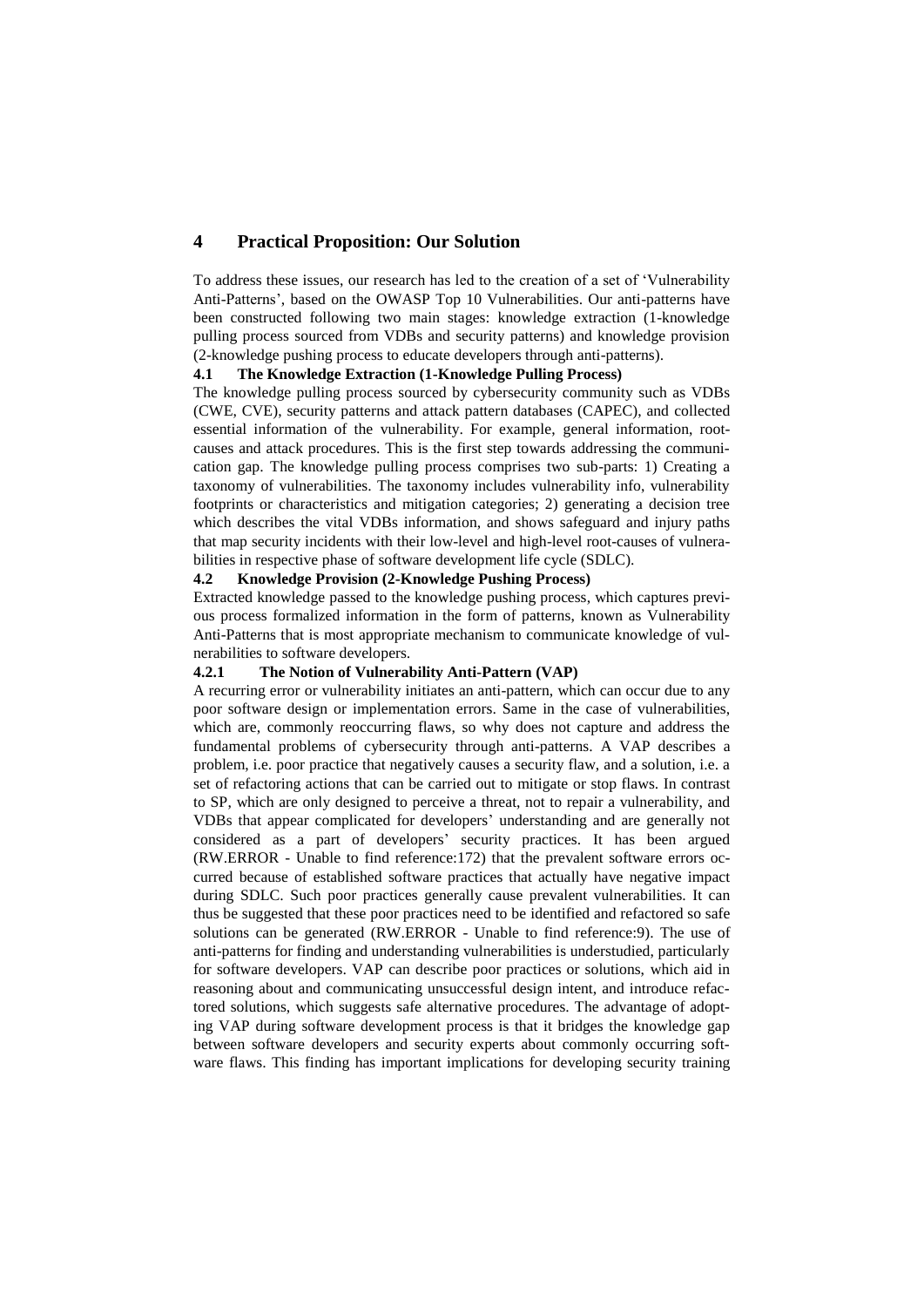methods. Therefore, an anti-pattern is suggested for the vulnerability that includes necessary vulnerability information in a well-defined and usable format for those inexperienced and naive developers who do not understand security and can be an effective way of communicating vulnerable poor practices, so developers can learn valuable lesson from other fellows' successes and failures. Without this wisdom, antipatterns of prevalent vulnerabilities will continue to persist.

#### **Vulnerability Anti-Pattern: A Proposed Solution.**

Authors propose a new refactored solution called 'Vulnerability Anti-Patterns' that are intended to provide the developers' security necessary awareness. Since the vulnerability anti-patterns' core objective is to highlight the entire software exploitation potential, each pattern has been written to describe the following: general practices of the anti-pattern (i.e. how it could be misused), examples such as CVE (real-world exploitation) and sample vulnerable code, and finally the footstep of risk patterns within SDLC, the refactored solution and related solutions in the form of security patterns. Ultimately, the anti-patterns should enable the developers to realize the rootcause of the vulnerability. In regards to the proposed solutions (or countermeasures to the vulnerabilities), we anticipate that the anti-patterns will encourage the developers to retain a deep understanding and conscious alertness of vulnerabilities in their future development practices. Our template for an anti-pattern is presented below. We have utilized this template and produced complete anti-patterns for 10 vulnerabilities to date. In addition to the complete pattern data outlined below, we have also produced an abridged version of each pattern, which describes, using languages from various different programming languages how each vulnerability can be exploited. **Vulnera-**

|                      | <b>Pattern Main-Division</b>                                                                             | <b>Pattern Sub-Division</b>                                                                                                                                               |
|----------------------|----------------------------------------------------------------------------------------------------------|---------------------------------------------------------------------------------------------------------------------------------------------------------------------------|
| 1.                   | <b>Vulnerability</b><br>Anti-                                                                            | 1.1.<br><b>Anti-Pattern Name:</b>                                                                                                                                         |
| Pattern General info | 1.2.<br>Also Known as:                                                                                   |                                                                                                                                                                           |
|                      | 1.3.<br>Most Frequent Scale in SDLC: Requirement Specification, Design, Im-<br>plementation/Coding-Phase |                                                                                                                                                                           |
|                      |                                                                                                          | <b>Problem Description:</b><br>1.4.                                                                                                                                       |
|                      | 1.5.<br><b>CWE Mapping: CWE-ID, General Name</b>                                                         |                                                                                                                                                                           |
|                      |                                                                                                          | 1.6.<br><b>Related CWEs:</b>                                                                                                                                              |
|                      |                                                                                                          | 1.7.<br><b>CVE Example:</b>                                                                                                                                               |
| $\overline{2}$ .     | Anti-Pattern<br>(Prob-                                                                                   | 2.1.<br><b>Refactored Solution Name:</b>                                                                                                                                  |
|                      | lematic Solution)                                                                                        | 2.2.<br>Refactored Solution Type: Software Pattern, Technology Pattern,<br>Process Pattern, Role Pattern                                                                  |
|                      |                                                                                                          | 2.3.<br>Root Causes (Context): Unbalanced Forces related to meeting require-<br>ments, controlling technology changes, controlling use and implemen-<br>tation of people. |
|                      |                                                                                                          | 2.4.<br><b>Risk patterns and Consequences:</b>                                                                                                                            |
|                      |                                                                                                          | 2.5.<br><b>Typical Causes</b>                                                                                                                                             |
| 3.                   | <b>Problem Fingerprints</b>                                                                              | 3.1.<br>Software Fault Pattern (SFP)                                                                                                                                      |
| 4.                   | <b>Known Exploitation</b>                                                                                | 4.1.<br>Attack Pattern (Attack patterns-CAPEC)                                                                                                                            |

**bility Anti- Pattern Template. Table 6.**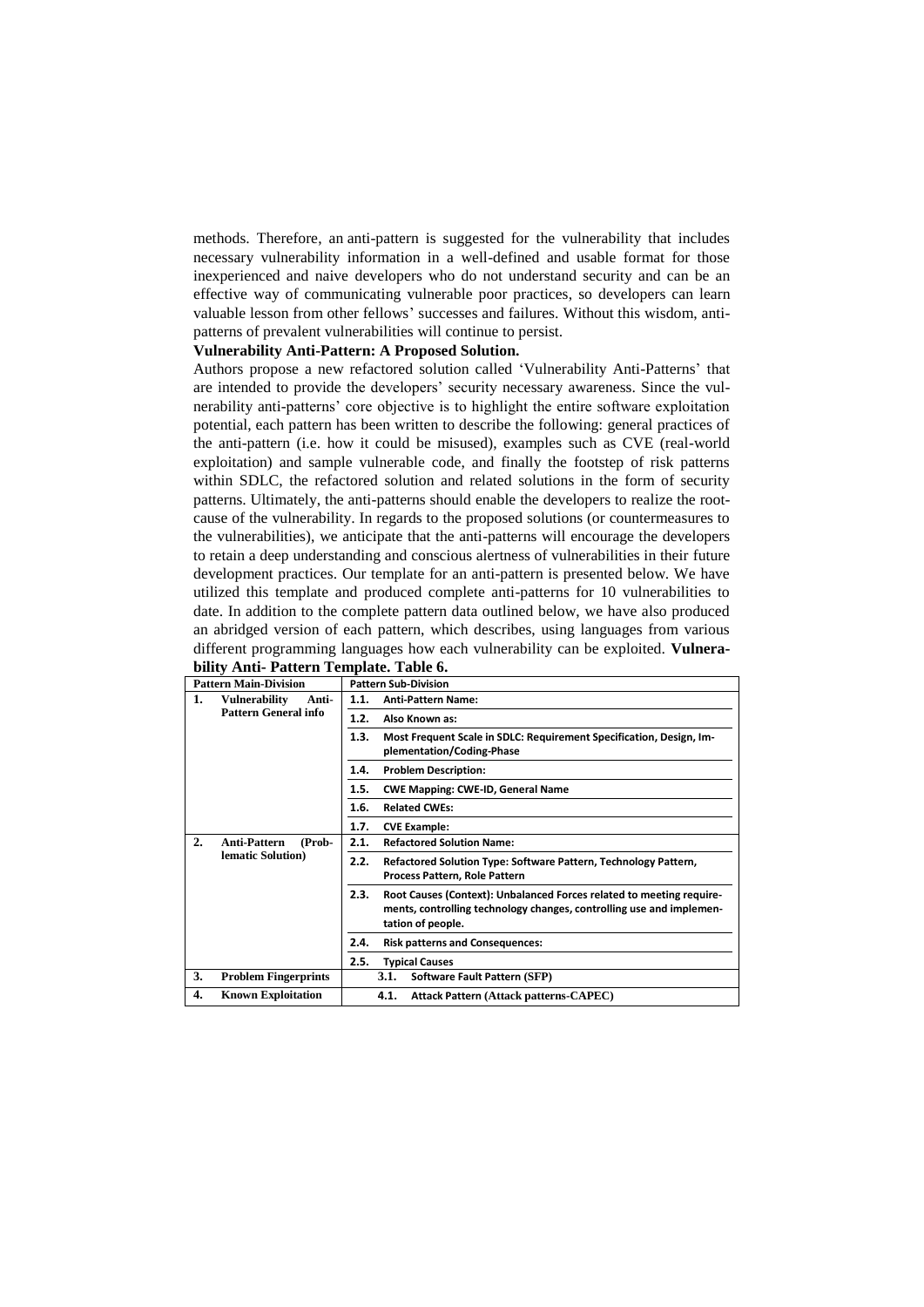| 5. | <b>Mitigation</b> (Refactors) | 5.1. Refactored Solutions:                          |
|----|-------------------------------|-----------------------------------------------------|
|    | the problem)                  | 5.1.1. Solution Steps SDLC, Description             |
|    |                               | <b>Examples: (Real-world Patch Example)</b><br>5.2. |
|    |                               | 5.3. Pen Testing Techniques                         |
|    |                               | <b>Related Solutions(SP):</b><br>5.4.               |
|    |                               | 5.4.1. General Solution (All in one solution)       |
|    |                               | <b>Language Solution</b><br>5.4.2.                  |

#### **4.3 Evaluation**

To evaluate the effectiveness of 'Vulnerability Anti-Patterns, we are in the process of conducting a series of experiments with software developers from two international organizations and computing students from our own university. **Stage-1:** Preassessment evaluation to measure participants' actual awareness about poor development practices. **Stage-2:** Participants are trained while using informal versions of the vulnerability anti-patterns. **Stage-3:** Post assessment evaluation to how much participants able to improve their understanding of vulnerabilities accompanied by the formal version of vulnerability anti-patterns. **Stage-4:** Comparative analysis performed between trained and untrained developers to measure the progression in developers' abilities to identify and understand the most commonly persistent software flaws regarding the efficiency of vulnerability anti-patterns.

# **5 Conclusion**

Secure software development is one of the most challenging areas of cybersecurity. Although, the cybersecurity industry is mature and generates a wealth of resources on discovered software vulnerabilities in the form of VDBs, software developers are continuing to produce recurring and persistent software flaws at an alarming rate. The software engineering community has also worked to embed security into the SDLC; however, these independent efforts fail to provide effective solutions against prevalent vulnerabilities. Hackers on a daily basis exploit a large number of fatal development errors. Software developers are largely unaware of the design and implementationlevel security flaws (poor development practices) which generally turn into fatal security weaknesses (vulnerabilities). There exists a big communication gap between the software developers and security experts, which does not help them to solve this problem. The research proposes a methodology to use a pattern for transferring a necessary vulnerabilities knowledge to software developers through 'Vulnerability Anti-Pattern', and considers the use of patterns to communicate knowledge of software vulnerabilities in usable format with the best means of avoiding their creation. It bridges the communication gap between them with assistance of classified cybersecurity knowledge sources such as VDBs, which ultimately share essential information about common errors and help to identify software developers' secure ideas to build secure software. We propose that one solution to this problem lies in the use of patterns languages (with appropriate methodological, tool and training support) to better capture and communicate the information currently held in VDBs to create a 'Safe Development Environment'. Therefore, knowledge of vulnerabilities can bridge the